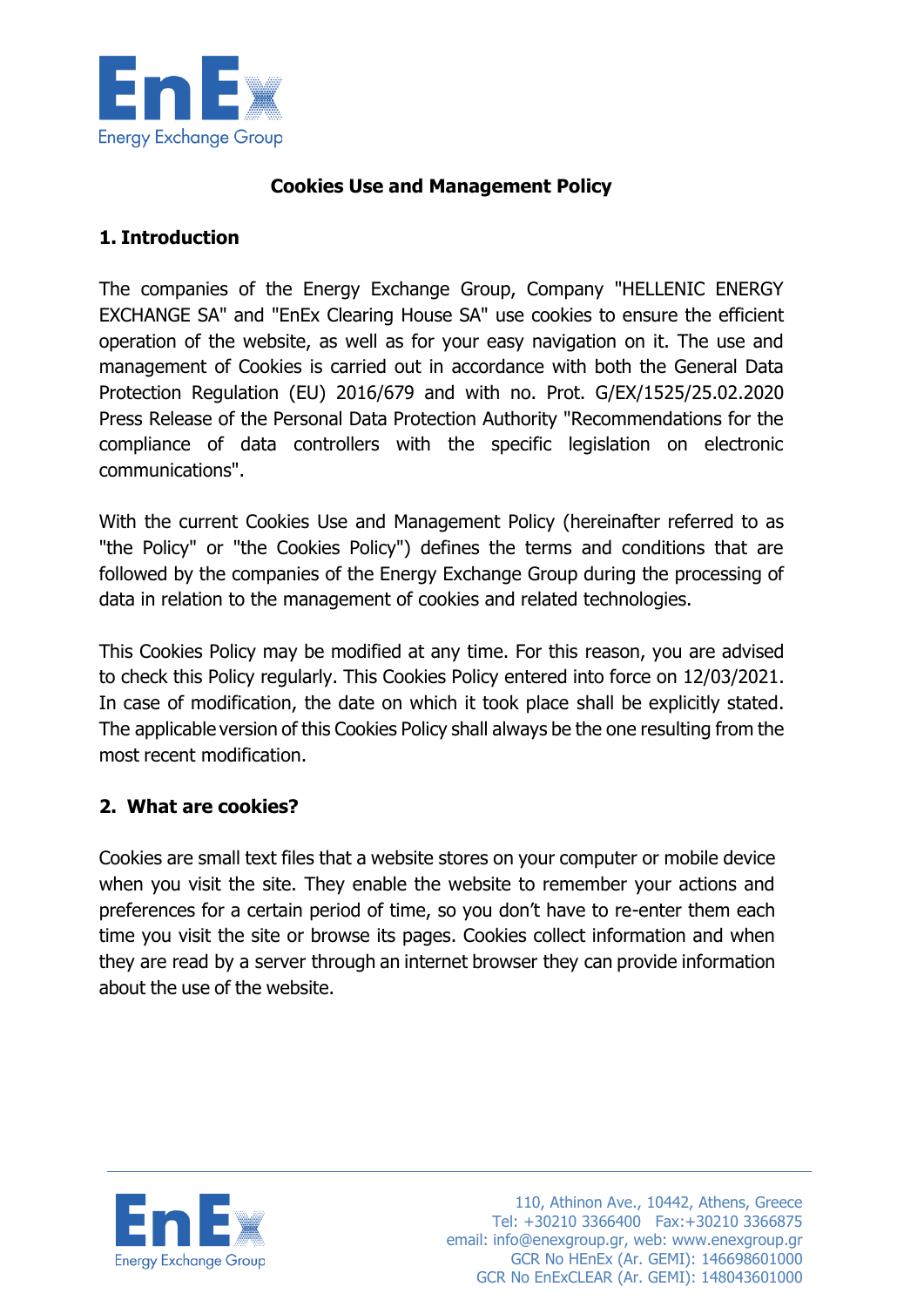# **3. Data Controller**

The website<http://www.enexgroup.gr/> provides a wide range of information for the Energy Exchange Group, which consists of **"EnΕx Clearing House S.A. (EnExClear S.A.)"** and the company **"Hellenic Energy Exchange S.A. (HEnEx S.A.)"** both located in 110 Athinon Ave., P.C. 10442, Athens, Greece, Tel.: (+30) 210-336-6400. These Companies are Joint Controllers for processing your data, which are processed under it. For more information about the processing of personal data during your browsing, visit the Personal Data Protection Policy of the website: [http://www.enexgroup.gr/,](http://www.enexgroup.gr/) **[εδώ](https://www.enexgroup.gr/web/guest/privacy-policy).**

# **4. What types of cookies are used on the website <http://www.enexgroup.gr/>**

The types of cookies used by the website<http://www.enexgroup.gr/> are persistent cookies and session cookies.

- **Session cookies** used by the website are deleted after the end of your browsing and/or after the closing of the browser.
- **Persistent cookies** remain on your computer or device until you delete them, or for a predefined cookies period.

# **5. What cookies are used on our website and what information is collected?**

The website <http://www.enexgroup.gr/> uses cookies for various purposes depending on their function:

**Strictly necessary.** The strictly necessary cookies are essential for the proper operation of the website, they allow you to browse and use its functions, such as access to safe areas. These cookies do not recognize your personal identity. Without these cookies, we cannot offer effective operation of our website.

**Functionality Cookies.** Functionality cookies help the website to remember your choices, such as your username. Thus, we provide you with improved and personalized functions. They do not allow us to track your activity on other websites.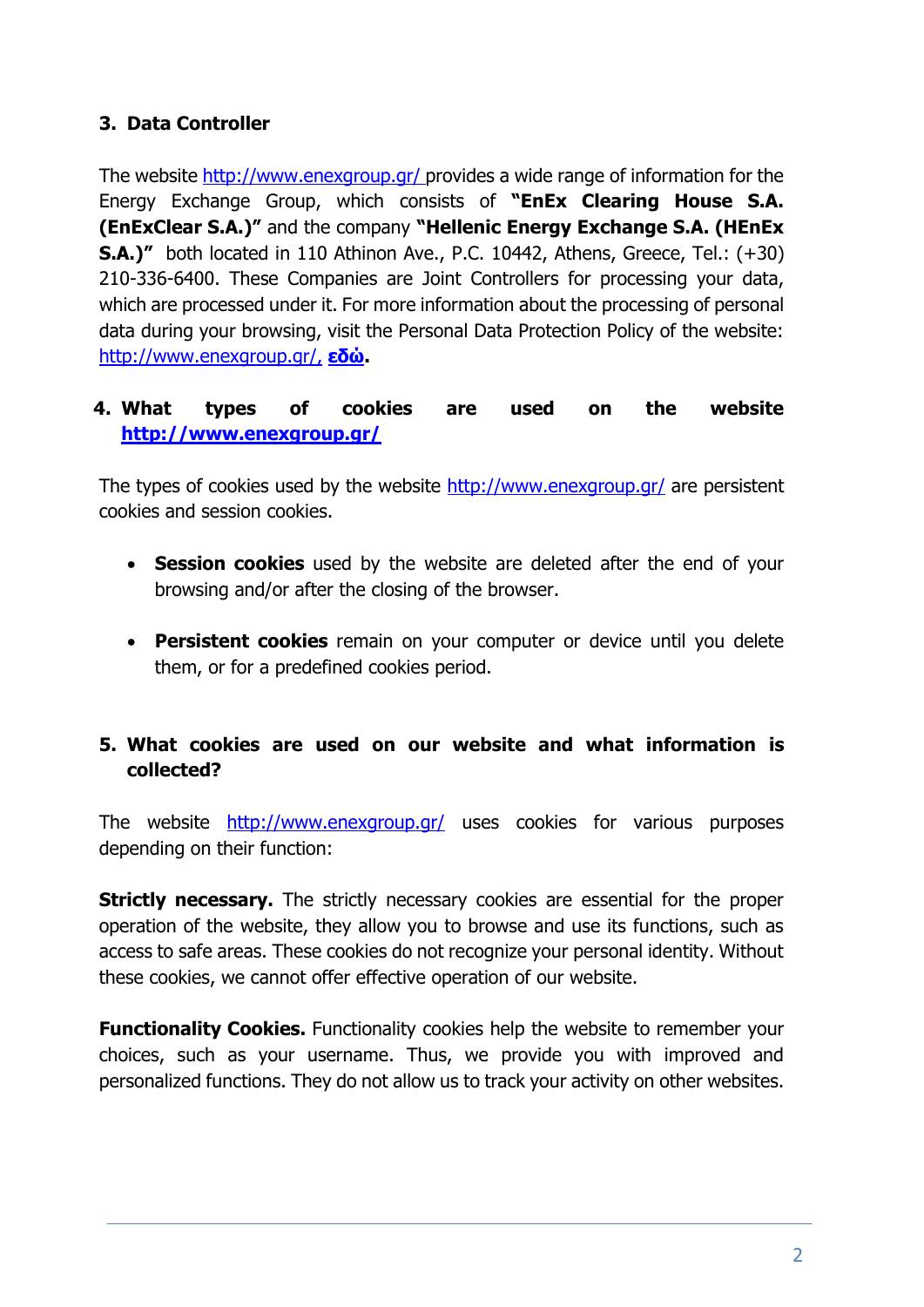# **Cookies we use - Analytical table**

| <b>Cookie Name</b>       | <b>Cookie</b>                                                                                                                                                                                              | retention<br><b>Data</b>                                                                                                                                                                                 | <b>Purpose</b> | <b>Recipients/</b>                        |
|--------------------------|------------------------------------------------------------------------------------------------------------------------------------------------------------------------------------------------------------|----------------------------------------------------------------------------------------------------------------------------------------------------------------------------------------------------------|----------------|-------------------------------------------|
|                          | <b>Developer</b><br>and<br><b>Description</b>                                                                                                                                                              | period                                                                                                                                                                                                   |                | <b>Categories of</b><br><b>Recipients</b> |
| <b>COOKIE SUPPORT</b>    | Allows automatic<br>login to the site<br>portal after initial<br>login. The user's<br>choice<br>to<br>be<br>monitored or not<br>by the analysis<br>cookies<br>is<br>recorded.<br>Developer Liferay<br>Inc. | The data are kept<br>for 1 year.                                                                                                                                                                         | Necessary      | ATHEX S.A.                                |
| LFR SESSION STATE userId | Used to identify<br>the user, to store<br>memory regarding<br>preferred<br>his<br>language and to<br>his<br>manage<br>browsing,<br>the<br>respecting<br>user login time.<br>Developer Liferay<br>Inc.      | The data deleted<br>when the user finish<br>browsing.                                                                                                                                                    | Necessary      | ATHEX S.A.                                |
| <b>GUEST_LANGUAGE_ID</b> | Used to specify the<br>language chosen<br>by the user.<br>Developer Liferay<br>Inc                                                                                                                         | The data are kept<br>for 1 year.                                                                                                                                                                         | Necessary      | ATHEX S.A.                                |
| COMPANY_ID               | Keeping<br>the<br>unique ID of the<br>visitor for this site.<br>Developer Liferay<br>Inc                                                                                                                   | The data are kept<br>for 1 year if the user<br>of the portal signs in<br>and selects the field<br>"Remember<br>me",<br>alternatively<br>they<br>are deleted when<br>user<br>the<br>finishes<br>browsing. | Necessary      | ATHEX S.A.                                |
| ID                       | Keeping<br>the<br>encrypted unique<br>ID (of the user).                                                                                                                                                    | The data are kept<br>for 1 year if the user<br>signs in and selects<br>the field "Remember                                                                                                               | Necessary      | ATHEX S.A.                                |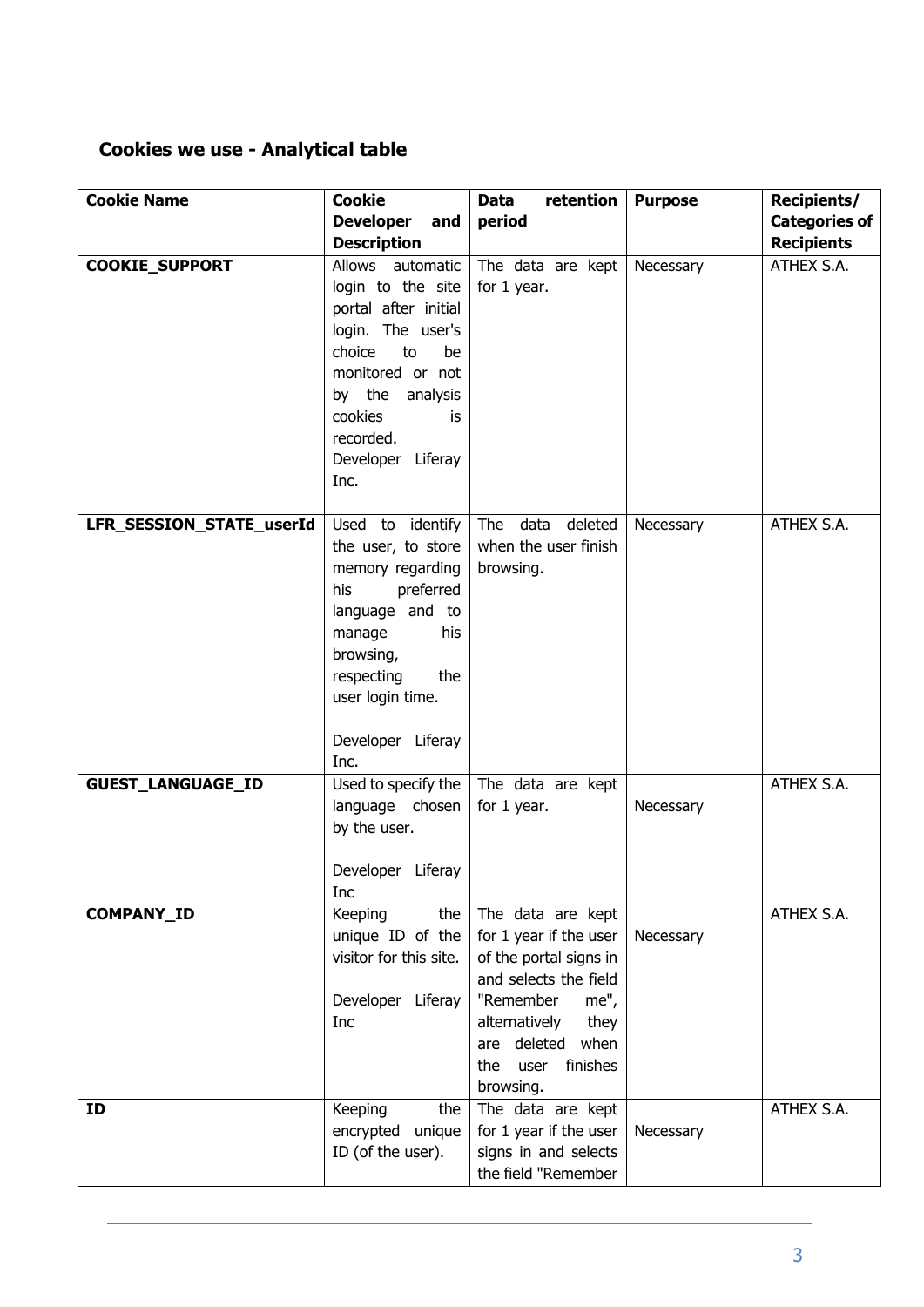| are deleted<br>Inc<br>they<br>the<br>when<br>user<br>finishes browsing.<br>ATHEX S.A.<br>Functionality<br>USER_UUID<br>Keeping<br>the<br>The data are kept<br>for 1 year.<br>encrypted unique<br>ID UUID (of the<br>user).<br>Developer Liferay<br>Inc<br>Functionality<br>ATHEX S.A.<br><b>LOGIN</b><br>is encrypted<br>The data are kept<br>It<br>authentication<br>for 1 year.<br>information when<br>logged<br>in,<br>the<br>default<br>authentication<br>type is an email<br>address (email).<br>The cookie is used<br>encrypt the<br>to<br>email<br>address.<br>(email).<br>Developer Liferay<br>Inc<br>ATHEX S.A.<br>Keeping<br>the<br>The data are kept<br>Functionality<br><b>PASSWORD</b><br>encrypted<br>for 1 year. |
|---------------------------------------------------------------------------------------------------------------------------------------------------------------------------------------------------------------------------------------------------------------------------------------------------------------------------------------------------------------------------------------------------------------------------------------------------------------------------------------------------------------------------------------------------------------------------------------------------------------------------------------------------------------------------------------------------------------------------------|
|                                                                                                                                                                                                                                                                                                                                                                                                                                                                                                                                                                                                                                                                                                                                 |
|                                                                                                                                                                                                                                                                                                                                                                                                                                                                                                                                                                                                                                                                                                                                 |
|                                                                                                                                                                                                                                                                                                                                                                                                                                                                                                                                                                                                                                                                                                                                 |
|                                                                                                                                                                                                                                                                                                                                                                                                                                                                                                                                                                                                                                                                                                                                 |
|                                                                                                                                                                                                                                                                                                                                                                                                                                                                                                                                                                                                                                                                                                                                 |
|                                                                                                                                                                                                                                                                                                                                                                                                                                                                                                                                                                                                                                                                                                                                 |
|                                                                                                                                                                                                                                                                                                                                                                                                                                                                                                                                                                                                                                                                                                                                 |
|                                                                                                                                                                                                                                                                                                                                                                                                                                                                                                                                                                                                                                                                                                                                 |
|                                                                                                                                                                                                                                                                                                                                                                                                                                                                                                                                                                                                                                                                                                                                 |
|                                                                                                                                                                                                                                                                                                                                                                                                                                                                                                                                                                                                                                                                                                                                 |
|                                                                                                                                                                                                                                                                                                                                                                                                                                                                                                                                                                                                                                                                                                                                 |
|                                                                                                                                                                                                                                                                                                                                                                                                                                                                                                                                                                                                                                                                                                                                 |
|                                                                                                                                                                                                                                                                                                                                                                                                                                                                                                                                                                                                                                                                                                                                 |
|                                                                                                                                                                                                                                                                                                                                                                                                                                                                                                                                                                                                                                                                                                                                 |
|                                                                                                                                                                                                                                                                                                                                                                                                                                                                                                                                                                                                                                                                                                                                 |
|                                                                                                                                                                                                                                                                                                                                                                                                                                                                                                                                                                                                                                                                                                                                 |
|                                                                                                                                                                                                                                                                                                                                                                                                                                                                                                                                                                                                                                                                                                                                 |
|                                                                                                                                                                                                                                                                                                                                                                                                                                                                                                                                                                                                                                                                                                                                 |
|                                                                                                                                                                                                                                                                                                                                                                                                                                                                                                                                                                                                                                                                                                                                 |
|                                                                                                                                                                                                                                                                                                                                                                                                                                                                                                                                                                                                                                                                                                                                 |
|                                                                                                                                                                                                                                                                                                                                                                                                                                                                                                                                                                                                                                                                                                                                 |
|                                                                                                                                                                                                                                                                                                                                                                                                                                                                                                                                                                                                                                                                                                                                 |
|                                                                                                                                                                                                                                                                                                                                                                                                                                                                                                                                                                                                                                                                                                                                 |
|                                                                                                                                                                                                                                                                                                                                                                                                                                                                                                                                                                                                                                                                                                                                 |
|                                                                                                                                                                                                                                                                                                                                                                                                                                                                                                                                                                                                                                                                                                                                 |
|                                                                                                                                                                                                                                                                                                                                                                                                                                                                                                                                                                                                                                                                                                                                 |
| user).                                                                                                                                                                                                                                                                                                                                                                                                                                                                                                                                                                                                                                                                                                                          |
|                                                                                                                                                                                                                                                                                                                                                                                                                                                                                                                                                                                                                                                                                                                                 |
|                                                                                                                                                                                                                                                                                                                                                                                                                                                                                                                                                                                                                                                                                                                                 |
| Developer Liferay                                                                                                                                                                                                                                                                                                                                                                                                                                                                                                                                                                                                                                                                                                               |
| Inc                                                                                                                                                                                                                                                                                                                                                                                                                                                                                                                                                                                                                                                                                                                             |
| Functionality<br>The data are kept<br>ATHEX S.A.<br><b>REMEMBER ME</b><br>Keeping<br>in                                                                                                                                                                                                                                                                                                                                                                                                                                                                                                                                                                                                                                         |
| memory if the user<br>for 1 year.                                                                                                                                                                                                                                                                                                                                                                                                                                                                                                                                                                                                                                                                                               |
| has selected the                                                                                                                                                                                                                                                                                                                                                                                                                                                                                                                                                                                                                                                                                                                |
| "Remember<br>field<br>me".                                                                                                                                                                                                                                                                                                                                                                                                                                                                                                                                                                                                                                                                                                      |
|                                                                                                                                                                                                                                                                                                                                                                                                                                                                                                                                                                                                                                                                                                                                 |
| Developer Liferay                                                                                                                                                                                                                                                                                                                                                                                                                                                                                                                                                                                                                                                                                                               |
| Inc                                                                                                                                                                                                                                                                                                                                                                                                                                                                                                                                                                                                                                                                                                                             |
| the<br>Functionality<br>ATHEX S.A.<br><b>SCREEN_NAME</b><br>Keeping<br>The data are kept                                                                                                                                                                                                                                                                                                                                                                                                                                                                                                                                                                                                                                        |
| for 1 year.<br>encrypted<br>screen                                                                                                                                                                                                                                                                                                                                                                                                                                                                                                                                                                                                                                                                                              |
| name.                                                                                                                                                                                                                                                                                                                                                                                                                                                                                                                                                                                                                                                                                                                           |
|                                                                                                                                                                                                                                                                                                                                                                                                                                                                                                                                                                                                                                                                                                                                 |
| Developer Liferay<br>Inc                                                                                                                                                                                                                                                                                                                                                                                                                                                                                                                                                                                                                                                                                                        |
|                                                                                                                                                                                                                                                                                                                                                                                                                                                                                                                                                                                                                                                                                                                                 |
|                                                                                                                                                                                                                                                                                                                                                                                                                                                                                                                                                                                                                                                                                                                                 |
|                                                                                                                                                                                                                                                                                                                                                                                                                                                                                                                                                                                                                                                                                                                                 |
|                                                                                                                                                                                                                                                                                                                                                                                                                                                                                                                                                                                                                                                                                                                                 |
|                                                                                                                                                                                                                                                                                                                                                                                                                                                                                                                                                                                                                                                                                                                                 |
|                                                                                                                                                                                                                                                                                                                                                                                                                                                                                                                                                                                                                                                                                                                                 |
|                                                                                                                                                                                                                                                                                                                                                                                                                                                                                                                                                                                                                                                                                                                                 |
| password (of the                                                                                                                                                                                                                                                                                                                                                                                                                                                                                                                                                                                                                                                                                                                |
|                                                                                                                                                                                                                                                                                                                                                                                                                                                                                                                                                                                                                                                                                                                                 |
|                                                                                                                                                                                                                                                                                                                                                                                                                                                                                                                                                                                                                                                                                                                                 |
|                                                                                                                                                                                                                                                                                                                                                                                                                                                                                                                                                                                                                                                                                                                                 |
|                                                                                                                                                                                                                                                                                                                                                                                                                                                                                                                                                                                                                                                                                                                                 |
|                                                                                                                                                                                                                                                                                                                                                                                                                                                                                                                                                                                                                                                                                                                                 |
|                                                                                                                                                                                                                                                                                                                                                                                                                                                                                                                                                                                                                                                                                                                                 |
|                                                                                                                                                                                                                                                                                                                                                                                                                                                                                                                                                                                                                                                                                                                                 |
|                                                                                                                                                                                                                                                                                                                                                                                                                                                                                                                                                                                                                                                                                                                                 |
|                                                                                                                                                                                                                                                                                                                                                                                                                                                                                                                                                                                                                                                                                                                                 |
|                                                                                                                                                                                                                                                                                                                                                                                                                                                                                                                                                                                                                                                                                                                                 |
|                                                                                                                                                                                                                                                                                                                                                                                                                                                                                                                                                                                                                                                                                                                                 |
|                                                                                                                                                                                                                                                                                                                                                                                                                                                                                                                                                                                                                                                                                                                                 |
|                                                                                                                                                                                                                                                                                                                                                                                                                                                                                                                                                                                                                                                                                                                                 |
|                                                                                                                                                                                                                                                                                                                                                                                                                                                                                                                                                                                                                                                                                                                                 |
|                                                                                                                                                                                                                                                                                                                                                                                                                                                                                                                                                                                                                                                                                                                                 |
|                                                                                                                                                                                                                                                                                                                                                                                                                                                                                                                                                                                                                                                                                                                                 |
|                                                                                                                                                                                                                                                                                                                                                                                                                                                                                                                                                                                                                                                                                                                                 |
|                                                                                                                                                                                                                                                                                                                                                                                                                                                                                                                                                                                                                                                                                                                                 |
|                                                                                                                                                                                                                                                                                                                                                                                                                                                                                                                                                                                                                                                                                                                                 |
|                                                                                                                                                                                                                                                                                                                                                                                                                                                                                                                                                                                                                                                                                                                                 |
|                                                                                                                                                                                                                                                                                                                                                                                                                                                                                                                                                                                                                                                                                                                                 |
|                                                                                                                                                                                                                                                                                                                                                                                                                                                                                                                                                                                                                                                                                                                                 |
|                                                                                                                                                                                                                                                                                                                                                                                                                                                                                                                                                                                                                                                                                                                                 |
|                                                                                                                                                                                                                                                                                                                                                                                                                                                                                                                                                                                                                                                                                                                                 |
|                                                                                                                                                                                                                                                                                                                                                                                                                                                                                                                                                                                                                                                                                                                                 |
|                                                                                                                                                                                                                                                                                                                                                                                                                                                                                                                                                                                                                                                                                                                                 |
|                                                                                                                                                                                                                                                                                                                                                                                                                                                                                                                                                                                                                                                                                                                                 |
|                                                                                                                                                                                                                                                                                                                                                                                                                                                                                                                                                                                                                                                                                                                                 |
|                                                                                                                                                                                                                                                                                                                                                                                                                                                                                                                                                                                                                                                                                                                                 |
|                                                                                                                                                                                                                                                                                                                                                                                                                                                                                                                                                                                                                                                                                                                                 |
|                                                                                                                                                                                                                                                                                                                                                                                                                                                                                                                                                                                                                                                                                                                                 |
|                                                                                                                                                                                                                                                                                                                                                                                                                                                                                                                                                                                                                                                                                                                                 |
|                                                                                                                                                                                                                                                                                                                                                                                                                                                                                                                                                                                                                                                                                                                                 |
|                                                                                                                                                                                                                                                                                                                                                                                                                                                                                                                                                                                                                                                                                                                                 |
|                                                                                                                                                                                                                                                                                                                                                                                                                                                                                                                                                                                                                                                                                                                                 |
|                                                                                                                                                                                                                                                                                                                                                                                                                                                                                                                                                                                                                                                                                                                                 |
|                                                                                                                                                                                                                                                                                                                                                                                                                                                                                                                                                                                                                                                                                                                                 |
|                                                                                                                                                                                                                                                                                                                                                                                                                                                                                                                                                                                                                                                                                                                                 |
|                                                                                                                                                                                                                                                                                                                                                                                                                                                                                                                                                                                                                                                                                                                                 |
|                                                                                                                                                                                                                                                                                                                                                                                                                                                                                                                                                                                                                                                                                                                                 |
|                                                                                                                                                                                                                                                                                                                                                                                                                                                                                                                                                                                                                                                                                                                                 |
|                                                                                                                                                                                                                                                                                                                                                                                                                                                                                                                                                                                                                                                                                                                                 |
|                                                                                                                                                                                                                                                                                                                                                                                                                                                                                                                                                                                                                                                                                                                                 |
|                                                                                                                                                                                                                                                                                                                                                                                                                                                                                                                                                                                                                                                                                                                                 |
|                                                                                                                                                                                                                                                                                                                                                                                                                                                                                                                                                                                                                                                                                                                                 |
|                                                                                                                                                                                                                                                                                                                                                                                                                                                                                                                                                                                                                                                                                                                                 |
|                                                                                                                                                                                                                                                                                                                                                                                                                                                                                                                                                                                                                                                                                                                                 |
|                                                                                                                                                                                                                                                                                                                                                                                                                                                                                                                                                                                                                                                                                                                                 |
|                                                                                                                                                                                                                                                                                                                                                                                                                                                                                                                                                                                                                                                                                                                                 |
|                                                                                                                                                                                                                                                                                                                                                                                                                                                                                                                                                                                                                                                                                                                                 |
|                                                                                                                                                                                                                                                                                                                                                                                                                                                                                                                                                                                                                                                                                                                                 |
|                                                                                                                                                                                                                                                                                                                                                                                                                                                                                                                                                                                                                                                                                                                                 |
|                                                                                                                                                                                                                                                                                                                                                                                                                                                                                                                                                                                                                                                                                                                                 |
|                                                                                                                                                                                                                                                                                                                                                                                                                                                                                                                                                                                                                                                                                                                                 |
|                                                                                                                                                                                                                                                                                                                                                                                                                                                                                                                                                                                                                                                                                                                                 |
|                                                                                                                                                                                                                                                                                                                                                                                                                                                                                                                                                                                                                                                                                                                                 |
|                                                                                                                                                                                                                                                                                                                                                                                                                                                                                                                                                                                                                                                                                                                                 |
|                                                                                                                                                                                                                                                                                                                                                                                                                                                                                                                                                                                                                                                                                                                                 |
|                                                                                                                                                                                                                                                                                                                                                                                                                                                                                                                                                                                                                                                                                                                                 |
|                                                                                                                                                                                                                                                                                                                                                                                                                                                                                                                                                                                                                                                                                                                                 |
|                                                                                                                                                                                                                                                                                                                                                                                                                                                                                                                                                                                                                                                                                                                                 |
|                                                                                                                                                                                                                                                                                                                                                                                                                                                                                                                                                                                                                                                                                                                                 |
|                                                                                                                                                                                                                                                                                                                                                                                                                                                                                                                                                                                                                                                                                                                                 |
|                                                                                                                                                                                                                                                                                                                                                                                                                                                                                                                                                                                                                                                                                                                                 |
|                                                                                                                                                                                                                                                                                                                                                                                                                                                                                                                                                                                                                                                                                                                                 |
|                                                                                                                                                                                                                                                                                                                                                                                                                                                                                                                                                                                                                                                                                                                                 |
|                                                                                                                                                                                                                                                                                                                                                                                                                                                                                                                                                                                                                                                                                                                                 |
|                                                                                                                                                                                                                                                                                                                                                                                                                                                                                                                                                                                                                                                                                                                                 |
|                                                                                                                                                                                                                                                                                                                                                                                                                                                                                                                                                                                                                                                                                                                                 |
|                                                                                                                                                                                                                                                                                                                                                                                                                                                                                                                                                                                                                                                                                                                                 |
|                                                                                                                                                                                                                                                                                                                                                                                                                                                                                                                                                                                                                                                                                                                                 |
|                                                                                                                                                                                                                                                                                                                                                                                                                                                                                                                                                                                                                                                                                                                                 |
|                                                                                                                                                                                                                                                                                                                                                                                                                                                                                                                                                                                                                                                                                                                                 |
|                                                                                                                                                                                                                                                                                                                                                                                                                                                                                                                                                                                                                                                                                                                                 |
|                                                                                                                                                                                                                                                                                                                                                                                                                                                                                                                                                                                                                                                                                                                                 |
|                                                                                                                                                                                                                                                                                                                                                                                                                                                                                                                                                                                                                                                                                                                                 |
|                                                                                                                                                                                                                                                                                                                                                                                                                                                                                                                                                                                                                                                                                                                                 |
|                                                                                                                                                                                                                                                                                                                                                                                                                                                                                                                                                                                                                                                                                                                                 |
|                                                                                                                                                                                                                                                                                                                                                                                                                                                                                                                                                                                                                                                                                                                                 |
|                                                                                                                                                                                                                                                                                                                                                                                                                                                                                                                                                                                                                                                                                                                                 |
|                                                                                                                                                                                                                                                                                                                                                                                                                                                                                                                                                                                                                                                                                                                                 |
|                                                                                                                                                                                                                                                                                                                                                                                                                                                                                                                                                                                                                                                                                                                                 |
|                                                                                                                                                                                                                                                                                                                                                                                                                                                                                                                                                                                                                                                                                                                                 |
|                                                                                                                                                                                                                                                                                                                                                                                                                                                                                                                                                                                                                                                                                                                                 |
|                                                                                                                                                                                                                                                                                                                                                                                                                                                                                                                                                                                                                                                                                                                                 |
|                                                                                                                                                                                                                                                                                                                                                                                                                                                                                                                                                                                                                                                                                                                                 |
|                                                                                                                                                                                                                                                                                                                                                                                                                                                                                                                                                                                                                                                                                                                                 |
|                                                                                                                                                                                                                                                                                                                                                                                                                                                                                                                                                                                                                                                                                                                                 |
|                                                                                                                                                                                                                                                                                                                                                                                                                                                                                                                                                                                                                                                                                                                                 |
|                                                                                                                                                                                                                                                                                                                                                                                                                                                                                                                                                                                                                                                                                                                                 |
|                                                                                                                                                                                                                                                                                                                                                                                                                                                                                                                                                                                                                                                                                                                                 |
|                                                                                                                                                                                                                                                                                                                                                                                                                                                                                                                                                                                                                                                                                                                                 |
|                                                                                                                                                                                                                                                                                                                                                                                                                                                                                                                                                                                                                                                                                                                                 |
|                                                                                                                                                                                                                                                                                                                                                                                                                                                                                                                                                                                                                                                                                                                                 |
|                                                                                                                                                                                                                                                                                                                                                                                                                                                                                                                                                                                                                                                                                                                                 |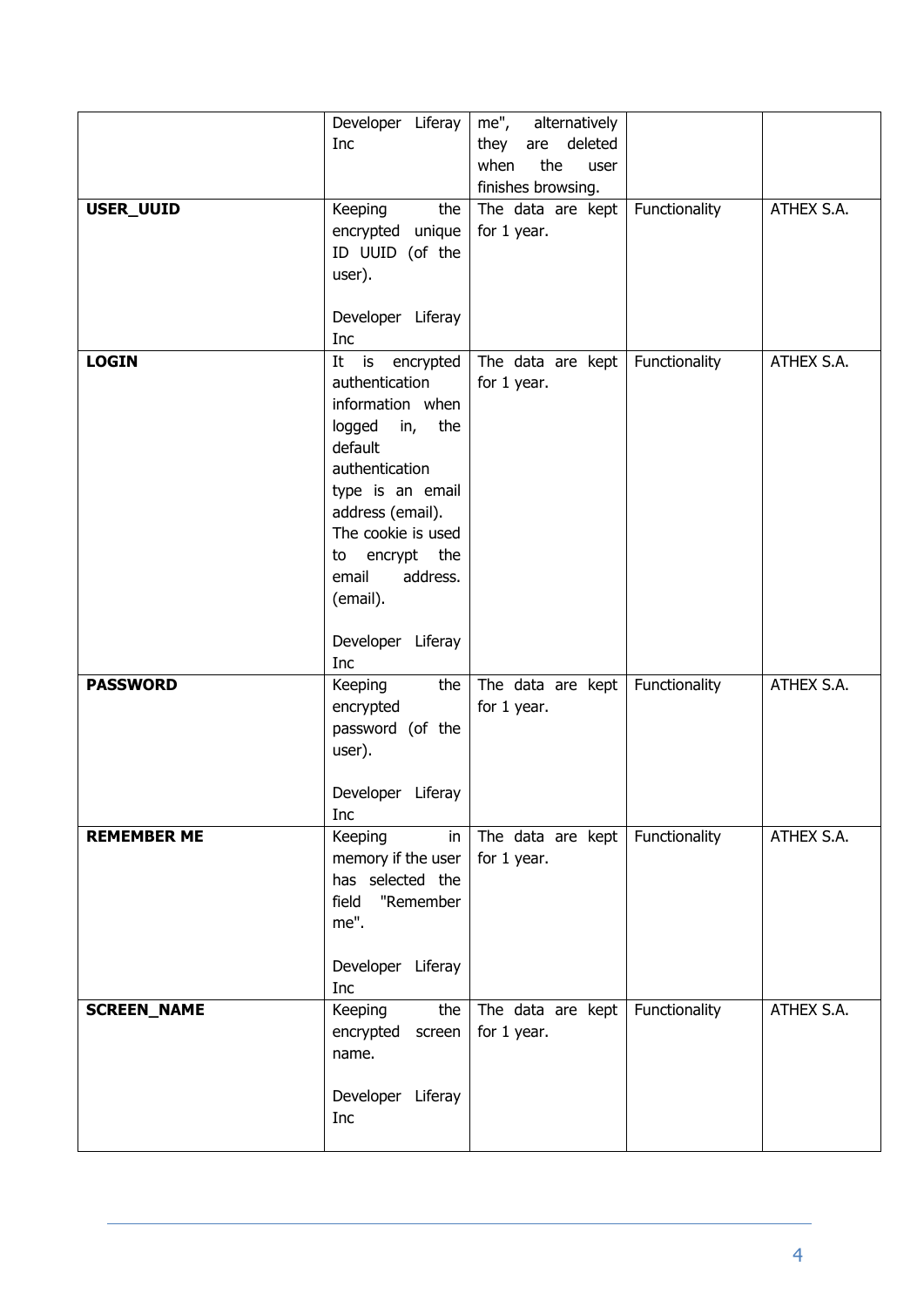| <b>JSESSIONID</b> | It<br>is<br>an<br>authentication<br>element and has<br>created to<br>been<br>the<br>respond<br>to<br>requests of the site<br>user. | The data deleted<br>the<br>when<br>user<br>finishes browsing. | Functionality | ATHEX S.A. |
|-------------------|------------------------------------------------------------------------------------------------------------------------------------|---------------------------------------------------------------|---------------|------------|
|                   | Servlet<br>Developer<br>container                                                                                                  |                                                               |               |            |

### **6. How to control cookies**

Cookies are stored on your computer or device after you have been notified regarding privacy settings and you have given your consent to each respective category, except for the Strictly Necessary cookies, which do not require explicit consent.

These specific optional functionality cookies are activated only if you are a subscriber to our services and select the check box "Remember me" when entering your passwords for these services, so that the next time you can access them without being asked to re-enter the passwords.

You can delete cookies from the computer or the device you are using, at any time, by following the links below.

By doing so, you withdraw your consent to the use of cookies on your computer or your device.

- o Internet Explorer: [https://support.microsoft.com/en](https://support.microsoft.com/en-us/help/17442/windows-internet-explorer-delete-manage-cookies)[us/help/17442/windows-internet-explorer-delete-manage-cookies](https://support.microsoft.com/en-us/help/17442/windows-internet-explorer-delete-manage-cookies)
- o Mozilla Firefox: <http://support.mozilla.com/en-US/kb/Cookies>
- o Google Chrome: [http://www.google.com/support/chrome/bin/answer.py?hl=en](http://www.google.com/support/chrome/bin/answer.py?hl=en&answer=95647) [&answer=95647](http://www.google.com/support/chrome/bin/answer.py?hl=en&answer=95647)
- o Safari: <http://support.apple.com/kb/PH5042>
- o Opera: <http://www.opera.com/help/tutorials/security/privacy/>

You can also configure your browser to either alert you about the use of cookies for specific website services or not permit the acceptance of cookies in any circumstances.